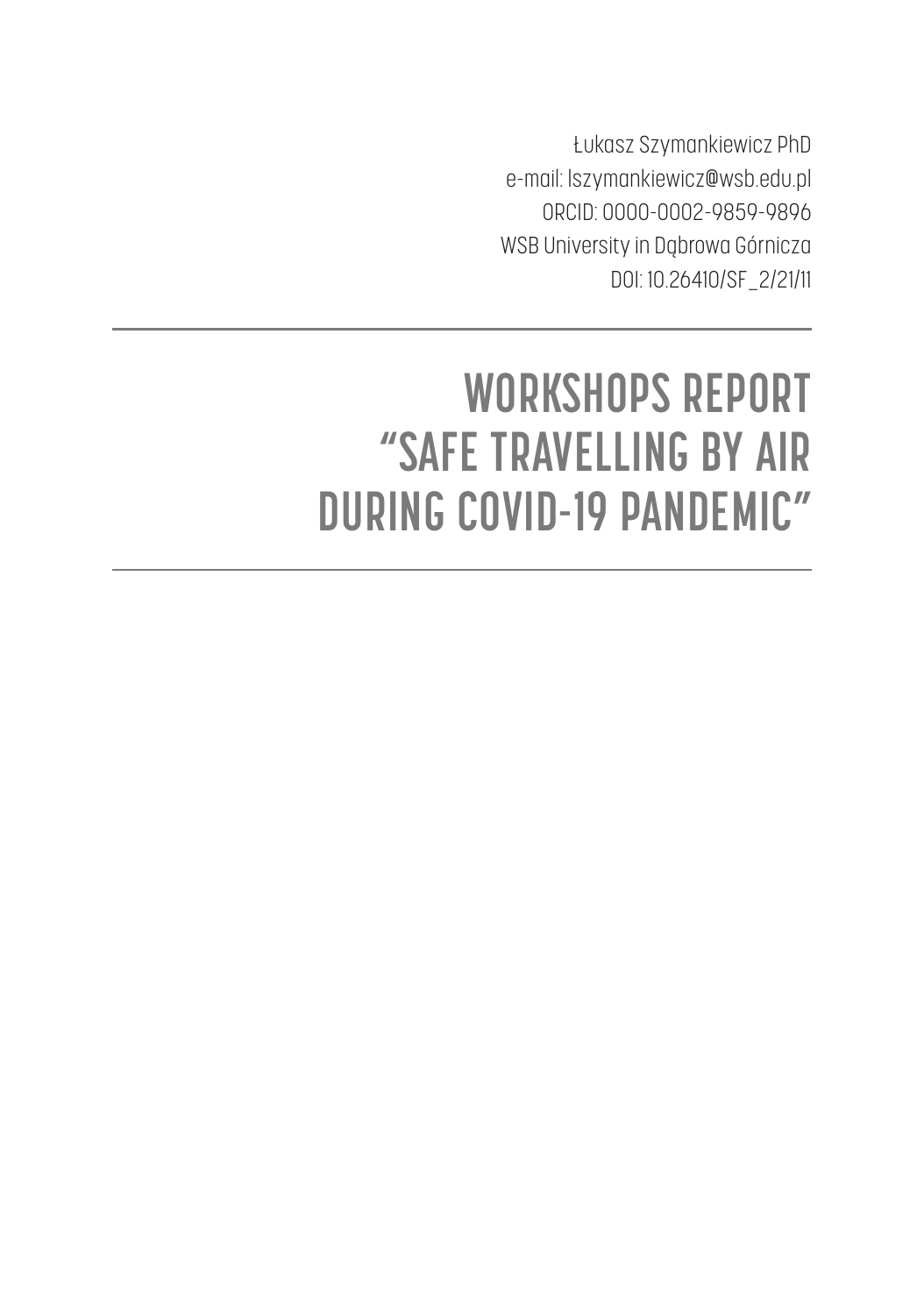air during the Covid-19 Pandemic.

The beginning of Covid-19 Pandemic dates back to the end of 2019, while in Poland the first negative effects of the pandemic were felt in the first quarter of 2020. One of the industry, which strongly feels the effects of the pandemic is civilian aviation, especially in the aspect of passenger traffic. The existing threats the aviation faces, i.e. natural disasters, such as volcanic eruption and dangerous dusts that prevent air operations in certain areas, or terrorism, faced the aviation industry in the position of the victim. However, in the case of the Coronavirus pandemic for the first time in the history of aviation, we have a situation in which the industry is both a victim and the one who contributed to the faster spread of the risk of pandemic. On the other hand, we also have a different factor, namely the human dimension. We, as individuals, passengers and the general public, we are all the time threatened the direct loss of life and health as a result of the disease and we feel limitations resulting from the lack of free travel. As social sensations show, people have the need to travel, both in the tourist aspect as well as professional. Taking into account the level of risk of spreading SARS COV-2 virus, the restrictions on minimizing the spread of the disease are reasonable and justified. However, as everyday life shows, the permanent suspension of passenger air traffic is impossible. So how to deal with the situations when you would like to or have to travel by air? The answer seems simple and obvious – you should travel safely. However, that is where another more difficult question arises – how can we travel safely without exposing ourselves and others? And this is why WSB Academy

The aim of organized workshops was to provide the participants of knowledge about current threats and practical skills, which they can use to safely plan and travel. This goal is driven by the need of part of society to spend the holiday abroad, where a frequent element is a journey of aircraft. Therefore, the date of the workshop was not random. The workshops took place on June 16, 2021, because the organizers wanted to perform training before the holiday period, taking into account the most important epidemiological restrictions. Workshops were carried out by three national experts from three different security areas. They were directed to four groups of listeners: high school students, students, students of Third Age University and teaching and academic staff.

The first speaker was Michał van der Cogen, a paramedic and physiotherapist, judicial expert in the field of emergency medicine, security of people staying in the mountains, security of rescue activities, safety of use of altitude and mountaineering techniques, safety on routes and ski slopes, employed in the MPL "Katowice" Pyrzowice in the emergency medical service department, since 2006, the academic lecturer. Michał van der Cogen is also authorized instructor of: mountain rescue, cave and high rescue in the Polish Specialist Rescue Institute, is an older mountain rescuer and a GOPR mountain rescue instructor. Since 2009, he has been acting as the International Director of the European / Polish Resuscitation Council in the BLS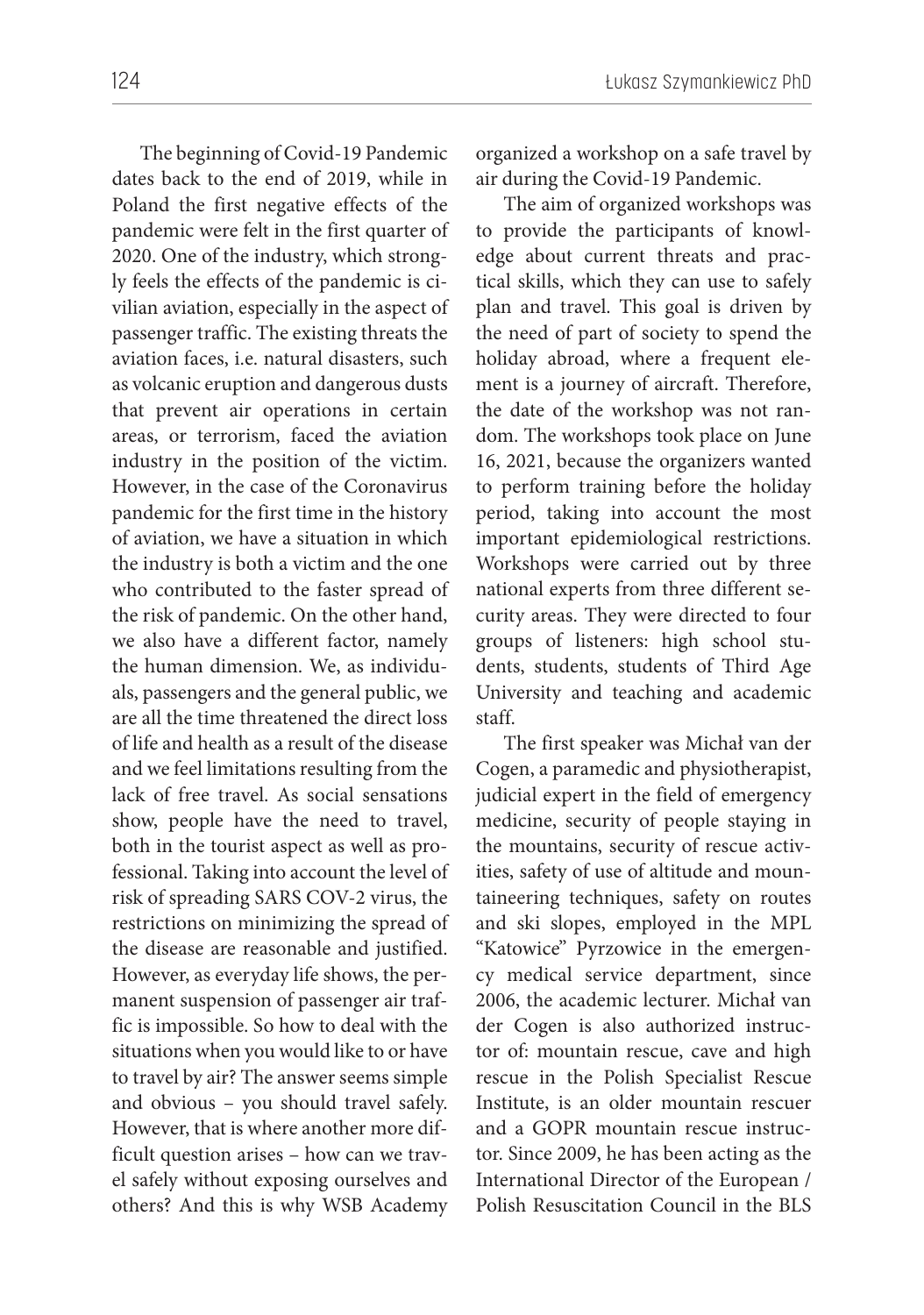/ AED. During his lecture "Counting on each other, helping others. Traveling in current difficult times, security in the medical aspect" The speaker discussed not only the current threat which is the SARS-COV-2 virus and the pandemic phenomenon, but also emphasized the most important rules for the first aid, dealing with stress during travel and planning how to secure medications, including the use of international medicine data substance names.

The second speaker was Przemysław Czapla – the port operating duty in MPL

"Katowice" in Pyrzowice. For 17 years, he has been associated with the aviation industry, conducts training in the field of aviation topics, among others "Training from the principles of moving in the operational zone", "Safety Management System (SMS)" and "Transport of dangerous materials DGR"; He holds IATA DGR CAT certificate. 6 and the certificate of training for the safety of the transport of dangerous goods of ADR, he is a teacher in Avaiation High School in Katowice, where he runs professional objects in the field of airport technician operational services. During the workshops, he delivered a lecture entitled "Safe transport of hazardous materials by air". The listeners learned which objects and substances cannot be absolutely carried on board the aircraft, to which materials and substances, additional transport requirements should be used and where to look for relevant information on the adaptation of suitable materials and substances. During his presentation, he drew attention to the fact that during the pandemic disinfection liquids and a greater amount of electronic equipment and power sources are now essential. Travelers are often worried that due to quickly changing restrictions they will have a difficult return to home, therefore they buy power banks and other types of power sources, take greater amounts of disinfection liquids with each other. Both categories may pose a threat during journey, disinfection liquids are flammable substances, while in the case of some types of batteries it may be self-ignition. Therefore, during the workshops, Przemysław Czapla demonstrated how to properly and safely secure various types of materials so that they do not constitute a threat to aviation and do not get destroyed during the flight.

The last speaker, Artur Musiał, is a graduate of post-graduate studies in the field of security and hygiene management with the rights of the internal auditor of the safety and hygiene management system according to PN – N 18001 and OHSAS 180001; Fire-fighting techniques related to fire protection since 1998, specialty: aerodrome rescue. Artur Musiał held three specialist periodic training in the field of aerodrome rescue in a specialist training center in Great Britain, is also a PhD student at WSB University, and thanks to his many years of experience, he prepared a lecture entitled "In order for the flight to be a pleasure – not only about packing suitcases." During his speech, the PhD student drew the attention of listeners to often overlooked the fact that the holiday journey begins at home, and to avoid unforeseen threats, it is worth securing a flat/ house properly. In addition, the speaker has demonstrated how to behave during an accident and collision on the way to the